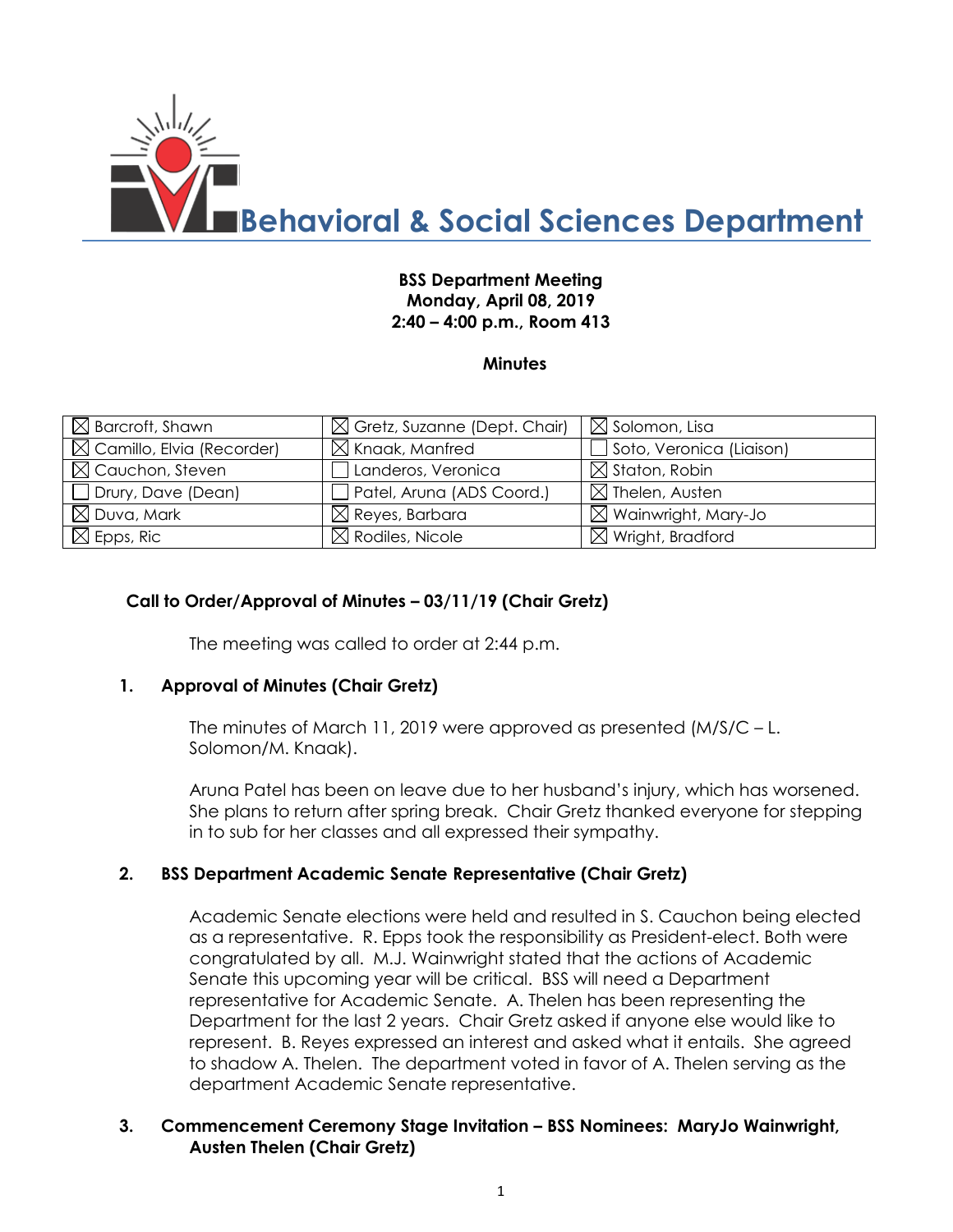One faculty member from each Division will be selected to sit on the graduation ceremony stage. Dean Drury asked the Chairs to send him the name of a faculty member from each Dept. Chair Gretz sent it out to BSS faculty, and two names were selected. Faculty at the meeting consented to sending both M.J. Wainwright and A. Thelen's names forward to Dean Drury.

## **4. Scheduling and Course Selection (Chair Gretz)**

- **a. Summer**  The schedule has been posted. Priority Registration begins May 13. All full-time and majority of part-time instructors have selected classes. Psychology, Sociology, as well as, one prison course still need to be staffed. Overall, summer is complete.
- **b.** Fall Chair Gretz has the final edit back from Dean Drury and she will have it out to instructors for course selection next week. The goal is to have all instructors select their classes prior to spring break. Official deadline is May 15 and Registration is July 08, 2019.

### **5. BSS Course Selection Department Rules (Chair Gretz)**

Chair Gretz shared an issue with certain full-time faculty, who teach overload in our department, but were hired in a different area. The response time for selecting courses has been problematic. There is nothing in the full-time contract regarding response time during the course selection process; however, if everyone in the department agrees to having a 48-hour response time, it would fall under the contract regarding department policies. Everyone agreed that 2 business days, starting fall 2019, would be ideal.

#### **6. Book Orders for Summer and Fall (Chair Gretz)**

Book orders for summer and fall are due April 15, 2019. Please submit orders to Elvia as soon as possible.

# **7. Curriculum (Chair Gretz)**

- a. Updates of Existing Programs ADS, HIST, SOC, and PSY AA-T Degrees are being updated. In HIST, some non-History courses were removed from the requirements in the major. In ADS, new courses were added due to requirements from the Accreditation agency. In PSY, 202 was replaced with 211. Course 204 was moved to List B, under the requirements for the major. In SOC, a new Research Methods course was created and added to the major, replacing PSY Research Methods, due to mandated requirements to the course. It will be offered in the spring.
- b. CORs They are being updated. Instructors were reminded to be sure that textbooks are not more than 5 years old. If the textbook is old, and has to be used, there is a field to notate when updating the COR in the system. History 110, PSY, and others have been updated successfully.
- c. DE Addendums Every class being developed for Distance Ed. has to have an addendum. This is done by completing a form in CurricUNET. In our Department, most disciplines have a small number of courses that are taught online. Chair Gretz would like to compile a list of courses recommended by the disciplines as appropriate, or a priority for online course offerings.